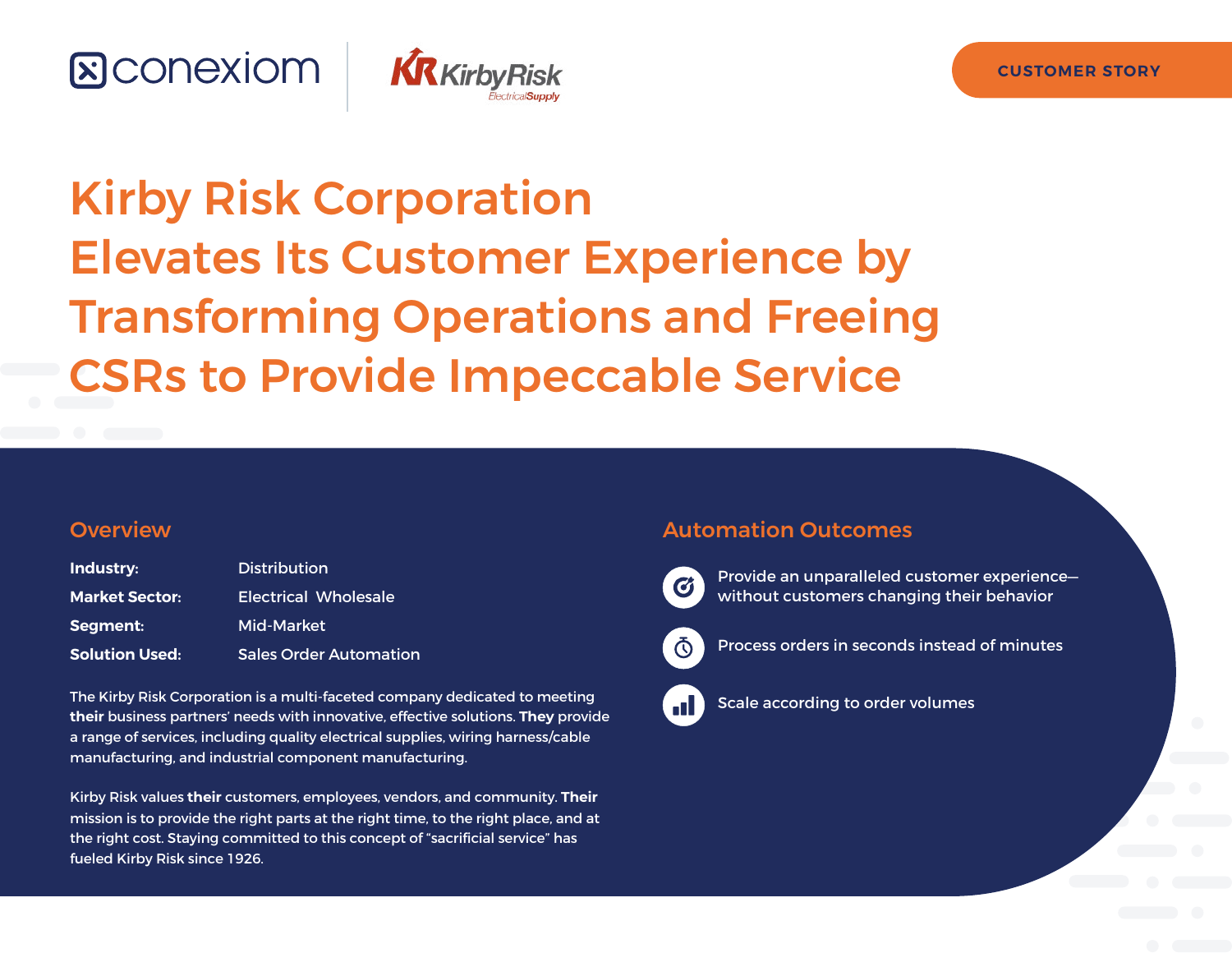## **R**CONEXIOM

# **Challenge**

Kirby Risk Corporation is strategically focused on helping customers address the growing competitive pressures to reduce costs, conserve resources, improve productivity, and reduce time to manufacture goods and services.

Because of that commitment, Kirby Risk continuously innovates to serve their customers better and faster while keeping operational costs balanced. Therefore, the company sought to implement process improvements that would allow them more efficiently serve customers while maintaining operational costs.

As a renowned, in-demand supplier, Kirby Risk processes thousands of customer orders each day. Customers submit unique purchase orders (POs) in various formats, such as email and fax. These POs must be manually keyed in as sales order into the company's ERP system, a task assigned to customer service representatives (CSRs). This proved to be incredibly labor-intensive and detracted CSRs from performing more valuable tasks—namely, focusing on creating meaningful relationships with customers.

Kirby Risk also needed a scalable solution to properly transition from low- to high-volume order times. Finding a solution that easily handles varying order volumes would eliminate the stress of coordinating staff counts, paying overtime, and miscalculating order cycles.

Kirby Risk wanted to implement efficiencies into its processes to:

- **Process orders quickly and at scale**
- **▶ Handle order volumes without additional staff Reallocate CSRs to focus on valuable business activities**



"We were immediately interested in exploring Conexiom. It seemed too good to be true."

JIM SWISHER, SHARED SERVICES MANAGER KIRBY RISK CORPORATION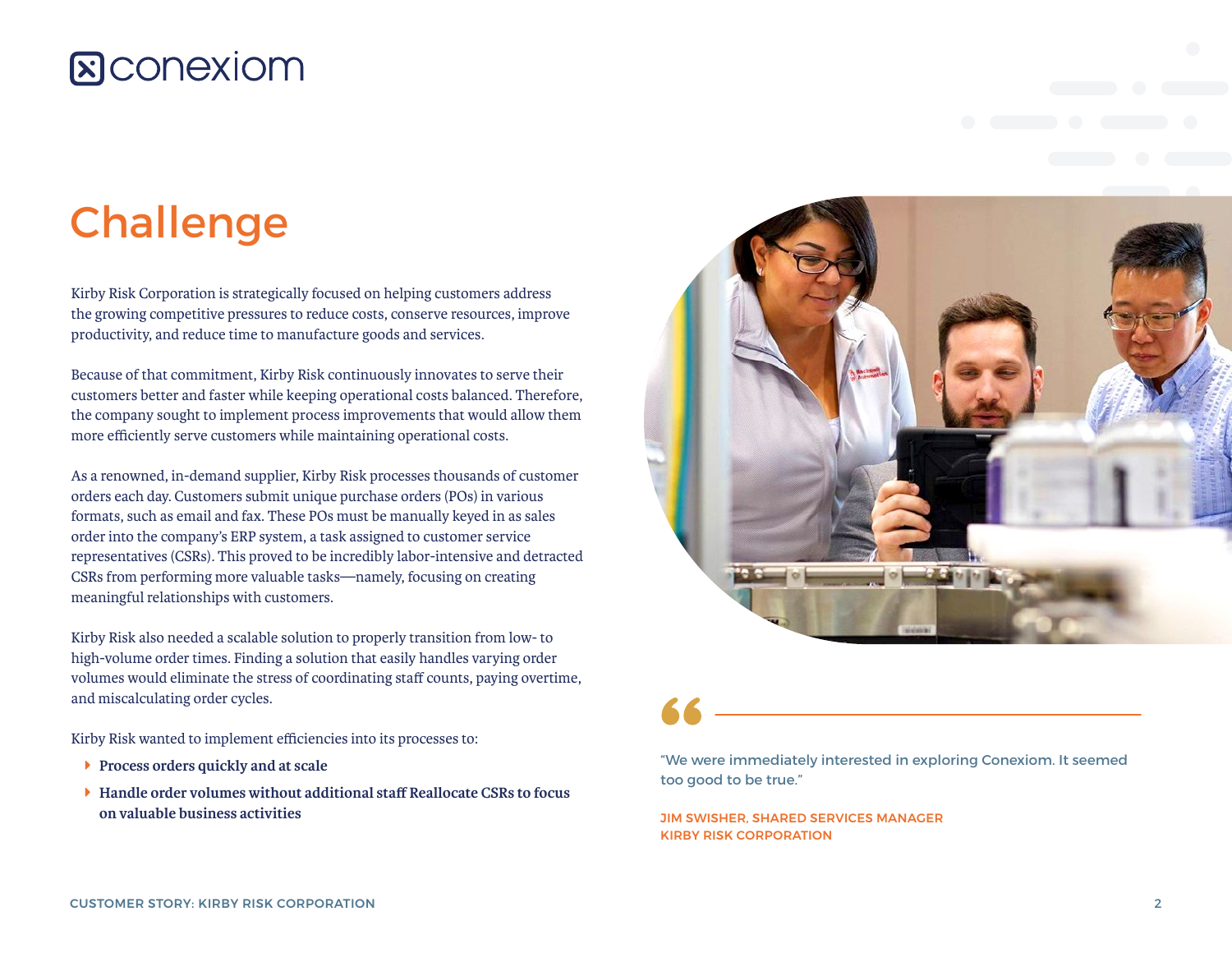## **E**CONEXIOM

# Solution

After discovering Conexiom at an Epicor customer conference, Kirby Risk selected the SaaS automation solution to modernize their sales order process. As a first step of implementation, Kirby Risk selected a group of loyal customers, based on volume, to begin their initial rollout of Conexiom.

The Conexiom Platform proved to be the ideal solution because of its capability to capture data directly from customer orders, regardless of how the order was received. This data is then automatically transformed into an electronic sales order in Kirby Risk's existing ERP system.

The Conexiom Platform effectively eliminated the problem of manual data entry and liberated CSRs to focus on customers—not paperwork.

"We were immediately interested in exploring Conexiom. It seemed "Once we identified the ideal customers, Conexiom was a no-brainer to implement. We saved money and increased our operational efficiencies, all without impacting customers. It's a huge win."

GRANDON WESTLUND, E-COMMERCE ADMINISTRATOR KIRBY RISK CORPORATION

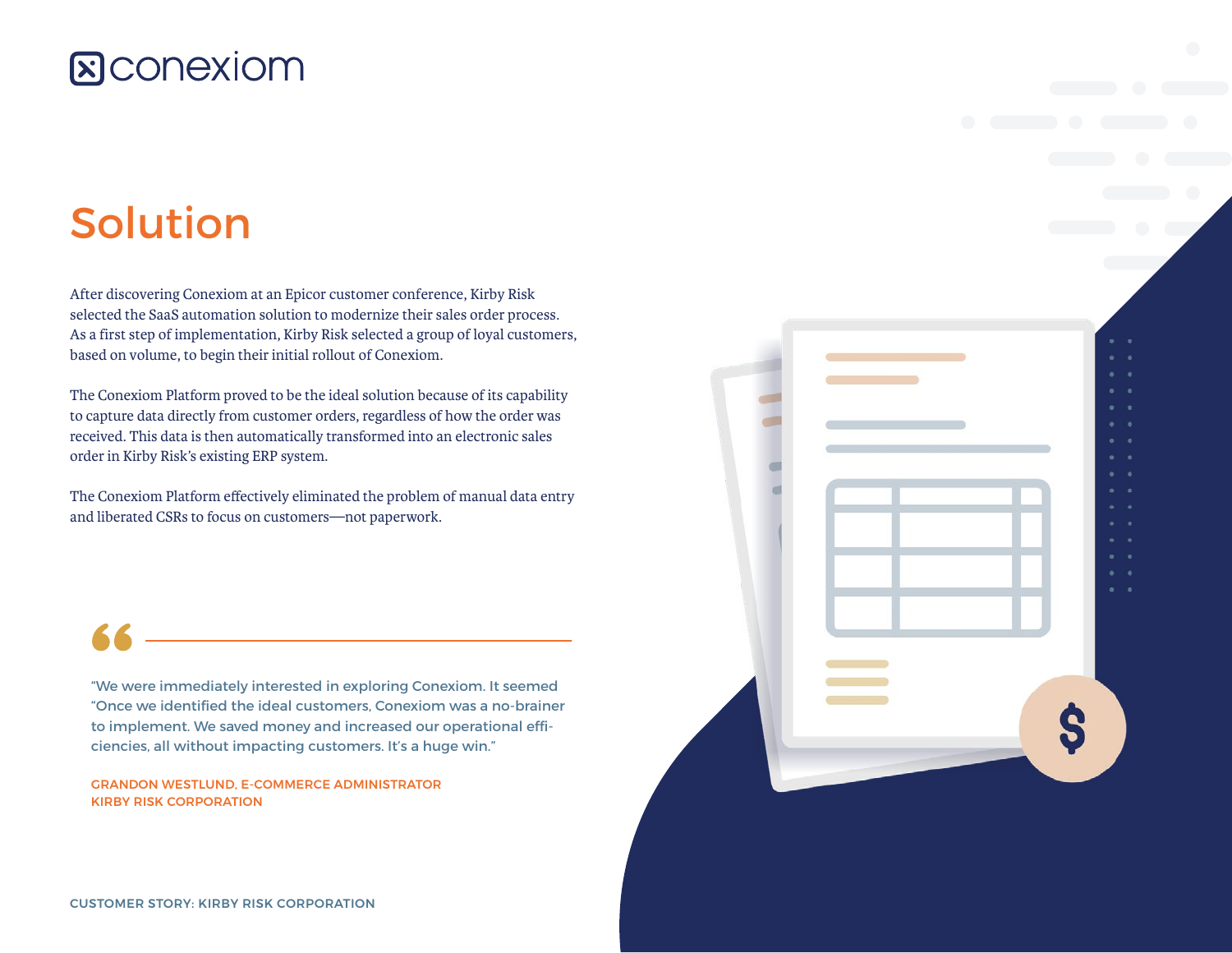## **ECONEXIOM**

## Business Outcomes

At Kirby Risk Corporation, nothing is more important than serving their customers, especially in turbulent and disruptive times. This is what made Conexiom a true standout from their competitors; the way customers choose to order is not impacted. Customers made no changes in how they interact with Kirby Risk, yet they receive orders faster and with 100% accuracy.

After experiencing touchless automation, the value of the Conexiom was crystal clear. Kirby Risk can now:

- **Provide an unparalleled customer experience—without customers changing their behavior**
- **Process orders in seconds instead of minutes**
- Î **Scale according to order volumes**

With The Conexiom Platform, Kirby Risk can transform their incoming electronic documents into 100% data accurate touchless outcomes. The business efficiencies gained from using Conexiom are beyond measure, but the most important ROI is the company's valued customers who not only regularly interact with Kirby Risk, but regularly connect with Kirby Risk's employees on a meaningful level.



#### 66

"Some customers have been doing business a certain way for a long time. It was our responsibility to manage the automation process in a way that wouldn't require any changes from them."

JIM SWISHER